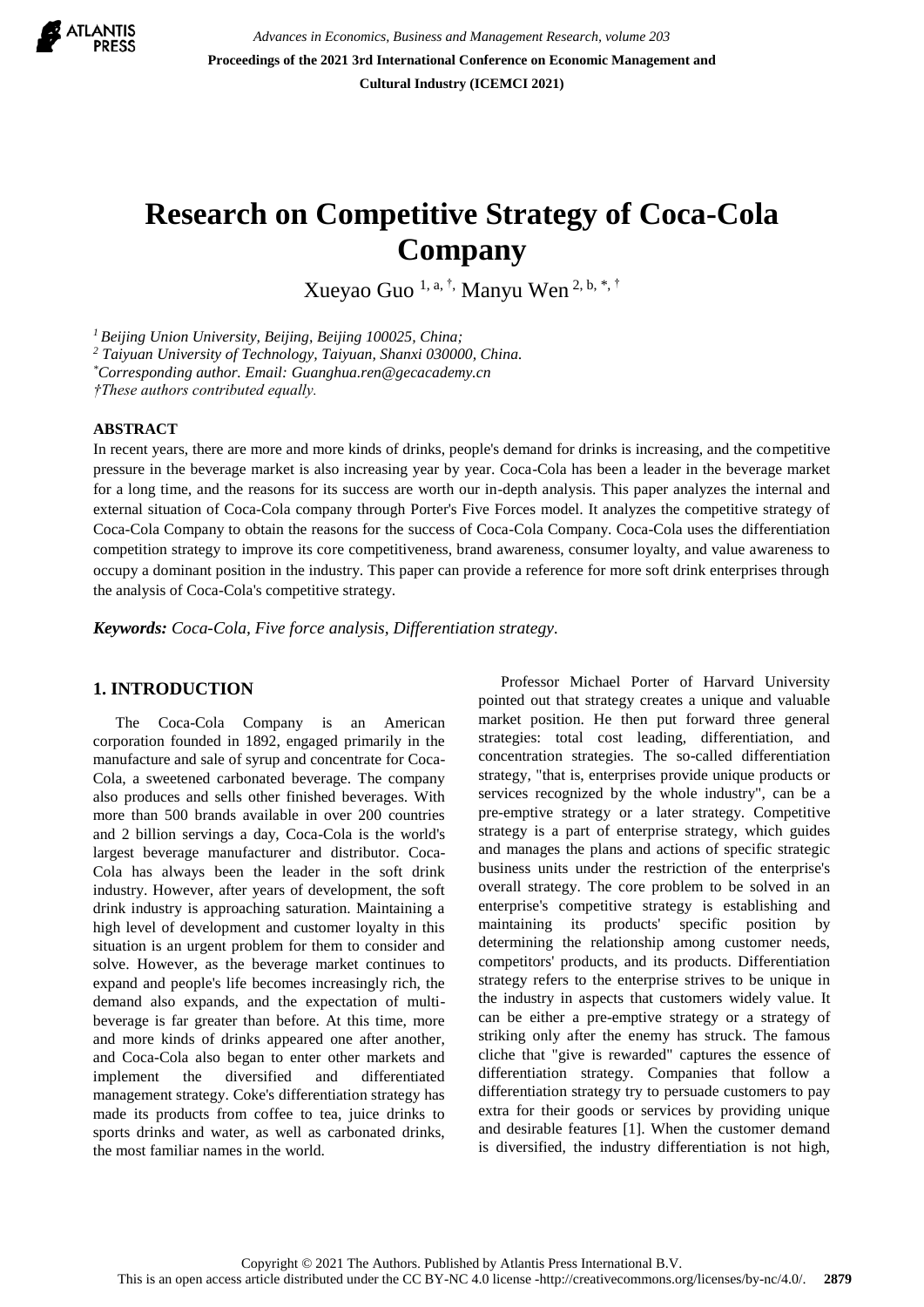and the market competition is fierce, enterprises choose to adopt a differentiation strategy according to their resources and capabilities and create creative products to gain a place for themselves. The focus of the differentiation strategy is to create recognized unique products and services [2]. The realization of this strategy can cultivate users' loyalty to the brand and ultimately make enterprises obtain profits higher than the industry's average level. The implementation of differentiation strategy can be divided into product differentiation strategy, service differentiation strategy, personnel differentiation strategy, image differentiation strategy, and so on [3].

Differentiation strategy does not apply to all industries. It is difficult for some industries to carry out product innovation, and it is difficult for consumers to accept innovation in some industries. At the same time, it is difficult for any enterprise to hold a certain difference for a long time [4].

In conclusion, based on Coca-Cola's current situation and strategic theory analysis, we find that Coca-Cola's outstanding performance in the beverage industry is due to its good action in strategic choice. According to Porter's five forces analysis model, this paper takes Coca-Cola company as an example from the overall strategy perspective, studies how to find its own appropriate positioning, and quickly formulate strategy.

# **2. METHOD AND DATA**

## *2.1. Method*

Case studies play an important role in business research [5]. The case study is a type of research method commonly used in social, educational, clinical, and business research [6]. A business case study is simply a story about how you successfully deliver a solution to your client. It includes a deep and detailed investigation of a specific case. It is best defined as "an intensive study of a single unit to generalize across a larger set of units" [7]. A business case study is used to study the

business problems of enterprises systematically. The method is to identify and analyze the research-oriented problems to create new knowledge or learn better methods to solve the problems related to these problems [8]. It can demonstrate the local community's value when they are involved in the development of the brand. The case study can show the clear connection between each problem that the case shows. In addition, a case study research design usually involves qualitative methods, but quantitative methods are sometimes also used. Case studies are good for describing, comparing, evaluating, and understanding different aspects of a research problem.

This text takes Coca-Cola as an example. Theoretically, the Coca-Cola company has successfully selected and implemented the differentiation strategy, defined and adhered to its positioning. So, it can stand out in the fierce competition in the soft drink industry, continuously occupy a large market share for many years, and have a large customer group with high loyalty.

# *2.2. Data*

This paper takes the Coca-cola Company as the research object. For one thing, this study's data comes from the survey and interview of the middle and senior managers of Coca-Cola company to obtain first-hand information combined with theory and data analysis to study the implementation of Coca-Cola company's competitive strategy. For another, the second-hand information obtained from online related information, including annual reports on the official website of Coca-Cola Company, China National Knowledge Infrastructure, and Google Scholar.

The data collection of the case enterprises used in this paper began in 2020, and the investigation lasted for more than 3 months. The final determination of the theoretical framework includes theory extraction, data collection, data analysis, and data verification.

| <b>Interview Enterprises</b>                       | <b>Interviewees</b>                        | <b>Topic</b>                                                                                |
|----------------------------------------------------|--------------------------------------------|---------------------------------------------------------------------------------------------|
| Coca-cola North America                            | Director, Refreshment Tea Brands           | Paying it forward, the power of<br>kindness, doing the right things for<br>those around you |
| Coca-cola Company                                  | Chairman and CEO James Quincey             | Make sure the consumer<br>remains the center of every decision<br>they made                 |
| Coca-Cola Europe, Middle<br>East and Africa (EMEA) | of<br>Walter<br>Susini.<br>VР<br>marketing | refresh the world and make<br>a difference                                                  |

Table 1. The main overview of the data collection of the selected enterprises in this article

The main financial data analysis methods in this paper are horizontal analysis and ratio analysis. Horizontal analysis is used to compare historical data from multiple accounting periods. These data reflect the changes of corresponding financial statement account amount over some time, which helps to determine the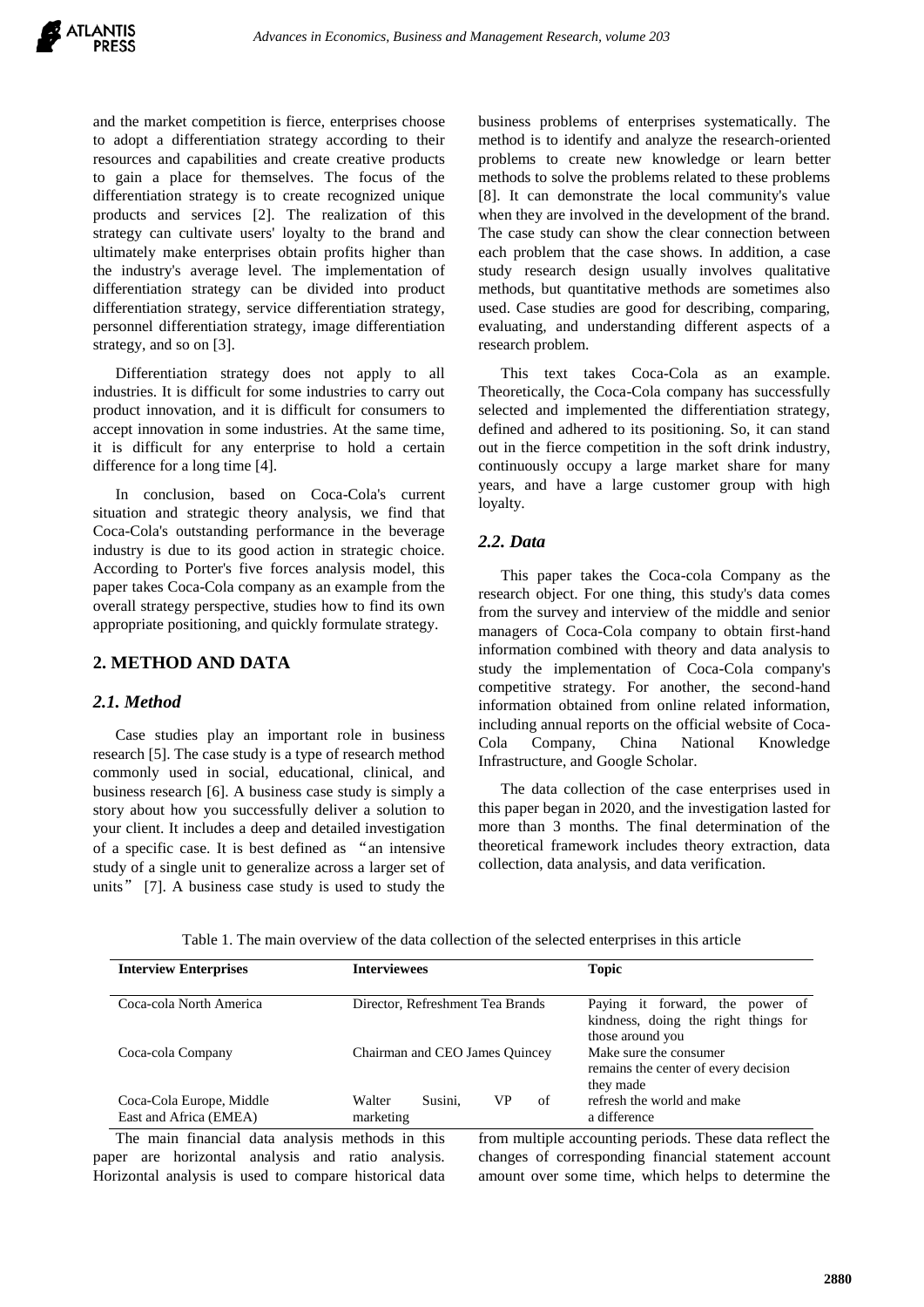changing trend of Coca-Cola Company from 2018 to 2020 and the changing trend of Coca-Cola Company's future financial situation [9]. Ratio analysis is a kind of quantitative analysis used to obtain financial performance indicators of a company in key accounting areas [10].

According to the Income Statement, there are some changes from 2018 to 2020. As shown in Table 2, Net Operating Revenue increased by 17% in 2019 but decreased by 11.4% in 2020. As a result of the decrease in Net Operating Revenue, Gross Profit decreased by 13.5% in 2020. The negative impact on net operating revenue and profit may be due to the United Kingdom's withdrawal from the European Union, or events such as natural disasters, widespread outbreaks of infectious diseases (such as the COVID-19 pandemic), power outages, labor strikes, political uncertainties or governmental instability. Moreover, Cash and Cash Equivalents in 2020 is 5% more than 2019, but 24% less than 2018. From 2018 to 2020, the Short-term investments decreased by 27.6% in 2019; however, they increased by 20.7% in 2020. As a result, the Total Asset increased by 5%. The Total Current Liabilities decreased by 50%.

Table 2: Main Financial Data in Consolidated Statements for Coca-Cola Company

|                                            | Fiscal years ended January 31 |             |             |  |
|--------------------------------------------|-------------------------------|-------------|-------------|--|
| Amounts in millions, except per share data | $2020($ \$)                   | $2019($ \$) | $2018($ \$) |  |
| Net operating revenue                      | 33,014                        | 37,266      | 31,856      |  |
| Cost of goods sold                         | 13,433                        | 14,619      | 11,770      |  |
| Operating expense                          | 10,584                        | 12,561      | 11,386      |  |
| Gross profit                               | 19,581                        | 22,647      | 21,233      |  |
| Operating income                           | 8,997                         | 10,086      | 8,700       |  |
| Cash and cash equivalents                  | 6,795                         | 6,480       | 8,926       |  |
| Trade account receivables                  | 3,144                         | 3,971       | 3,396       |  |
| Short-term investments                     | 1,771                         | 1,467       | 2,025       |  |
| Total asset                                | 87,296                        | 86,381      | 83,216      |  |
| Total current liabilities                  | 14,601                        | 26,973      | 29,223      |  |

## Table 3: Profitability Ratio for Coca-Cola Company

| Subject/Year                    | 2019           | 2020   |
|---------------------------------|----------------|--------|
| Basic earnings per share (\$)   | 2.09           | 1.8    |
| Diluted earnings per share (\$) | 2.07           | 1.79   |
| Net Assets Per Share (\$)       | 4.43           | 4.49   |
| Cash Flow per Share (\$)        | 2.44           | 2.29   |
| Capital Reserves Per Share (\$) | $\overline{4}$ | 4.09   |
| Operating Income per Share (\$) | 8.7            | 7.67   |
| Operating cycle (days)          | 116.4          | 127.83 |
| Inventory days (days)           | 79.42          | 89.04  |
| Inventory turnover rate (times) | 4.53           | 4.04   |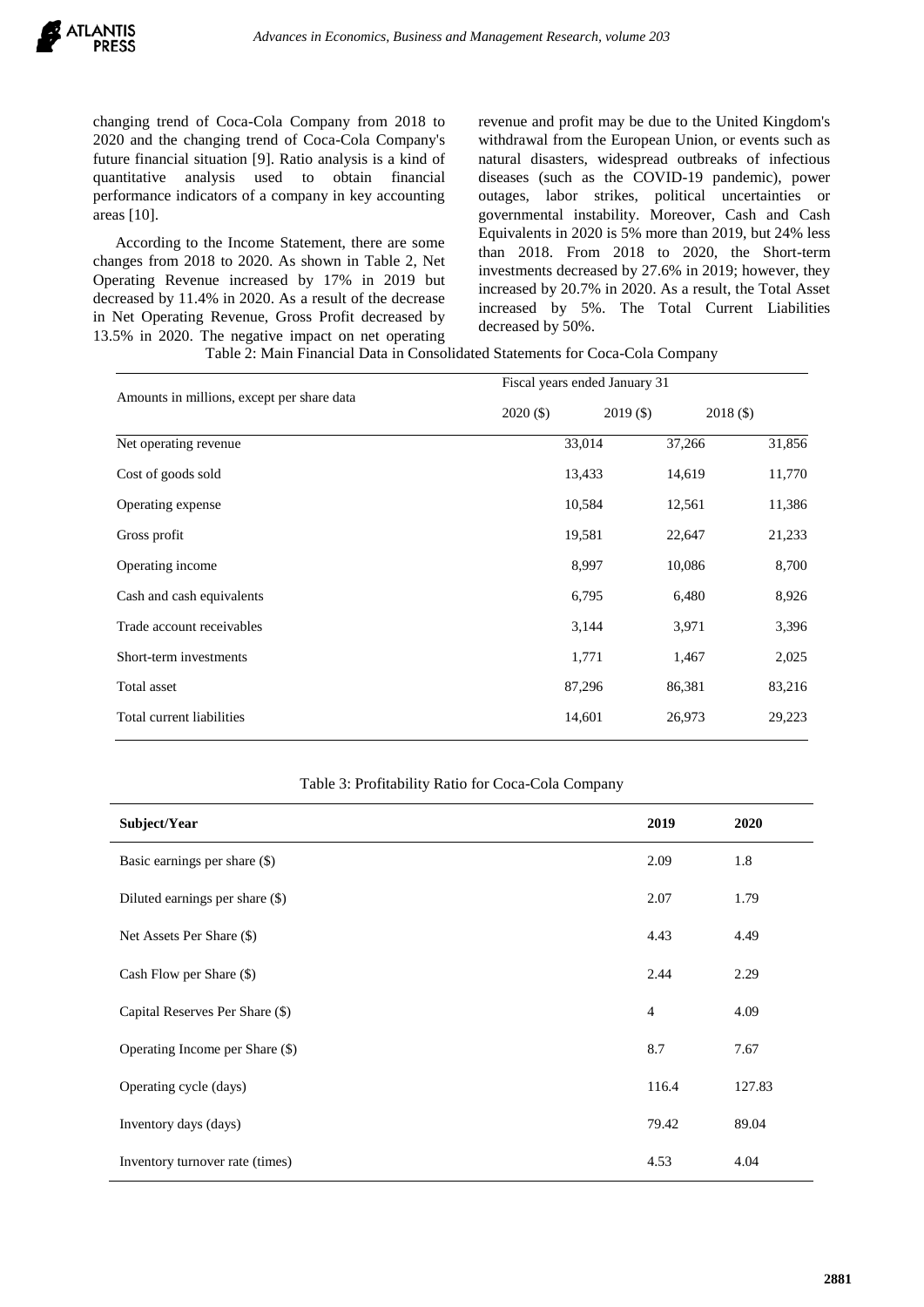

| Accounts receivable turnover days (days)                                                                          | 36.98 | 38.79 |
|-------------------------------------------------------------------------------------------------------------------|-------|-------|
| Accounts receivable turnover rate (times)                                                                         | 9.74  | 9.28  |
| Current Assets Turnover Ratio (times)                                                                             | 1.64  | 1.67  |
| Fixed assets turnover rate (times)                                                                                | 3.65  | 3.05  |
| Total assets turnover ratio (times)                                                                               | 0.44  | 0.38  |
| Relative Growth Rate of Net Assets Per Share at the Beginning of the Year (%)                                     | 11.36 | 1.25  |
| The relative growth rate of total assets at the beginning of the year (%)                                         | 3.8   | 1.06  |
| The growth rate of shareholders' equity attributable to the parent company at the beginning<br>of the year $(\%)$ | 11.78 | 1.68  |
| Current ratio                                                                                                     | 0.76  | 1.32  |
| Quick ratio                                                                                                       | 0.63  | 1.09  |
| Equity Ratio (%)                                                                                                  | 3.44  | 3.42  |
| Total equity/liabilities attributable to shareholders of the parent company (%)                                   | 0.29  | 0.29  |

# **3. RESULTS**

Based on the above data, we find that Coca-Cola's differentiation strategy is mainly reflected in the

following aspects: product differentiation, service differentiation, personnel differentiation, marketing channel differentiation, and promotion differentiation.



**Figure 1** Overview of Coca-Cola differentiation strategy

# 1)Product differentiation

Coke has secrete recipes, and to meet people's tastes and preferences, the company is making changes through the following four actions: reducing added sugar, making smaller packages, offering more drinks with additional nutrition and hydration benefits, giving people the information. It has introduced a number of healthy products, including health drinks and juices, aimed at health-conscious customers.

# 2)Service differentiation

Coca-Cola maintains its customer service practices via online chat with a virtual agent on the official website of the company's dedicated customer service phone.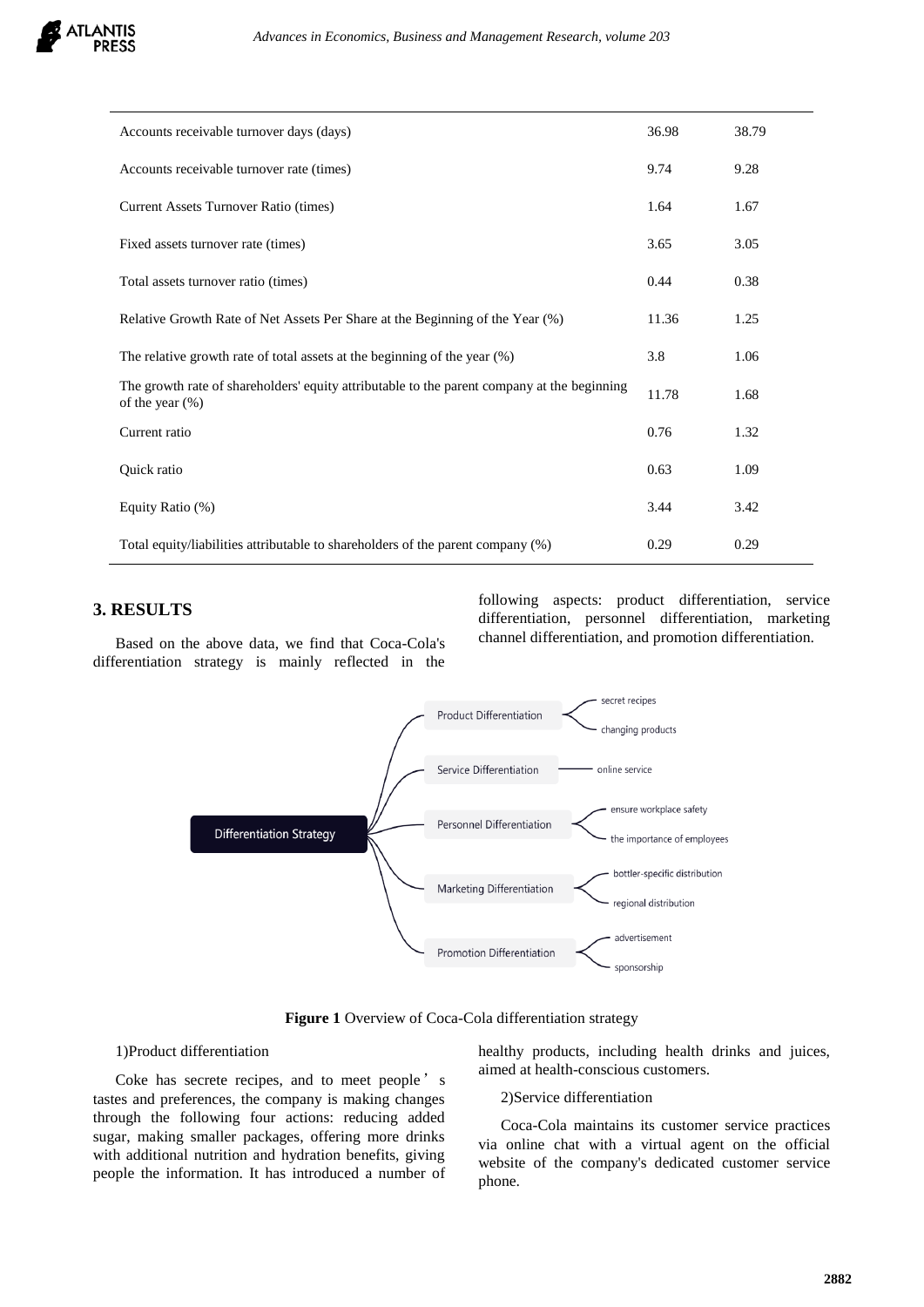

#### 3)Personnel differentiation

The company pays employees good salaries and also complements the payments with rewards. They also give them more than 700,000 associates within the Coca-Cola system the tools, training, and resources needed to ensure their safety.

#### 4)Marketing channel differentiation

This part includes two levels. The primary level involves distributing the concentrates and syrups to various bottlers throughout the world. The secondary level involves bottlers distributing the final beverage products to their respective geographical markets. The company also uses two routes under its secondary distribution level. The first involves distributing the ready-to-consume products via retail distributors. In contrast, the second involves distributing the concentrates and syrups and ready-to-consume products to restaurants and other food preparation businesses.

#### 5)Promotion differentiation

First is Coca-Cola AD. Coca Cola employs celebrity endorsements and uses the super attraction of stars, which is beyond the reach of ordinary advertisements in the complex media environment. Because stars unconsciously have attracted the attention of target consumers to the information demanded by advertisements. They can affect consumers' emotions, attitudes, and buying behavior and increase target consumers' favorable impression of the brand exponentially. In its series of advertisements, Coca-Cola uses stars with distinct personalities to explain its unique personality. The image of stars perfectly integrates with the brand and brings out the best in each other so that the advertising effectively improves the brand value. Coca-Cola is good at using mass media and spares no effort to build its own network transmission system. Coca-Cola Chinese website, for example, Coca-Cola can speak Chinese elements in various festivals in China and integrate them into the Coca-Cola Chinese website. Through the mass media and network interaction, Coca-Cola maintains the continuity and consistency of online and offline advertising to highlight the effectiveness of the media integration.

The second is the sponsorship by Coca-Cola. Sponsorship is a form of public relations. Coca-Cola sponsors sports, education, culture, and other activities to strengthen its brand image, enhance its brand reputation and create a drinking atmosphere to promote the sales of its products. Sponsor world and Chinese football. Globally, football has been one of Coca-Cola's most important sponsorship and its most valuable market asset. As a long-time partner of FIFA and the World Cup, Coca-Cola has been one of the major sponsors of every World Cup since 1974 and has an undisputed global leader in advancing the sport of football. The spirit that runs through football is exactly

the core value that the Coca-Cola brand has always advocated. In China, Coca-Cola's support for The cause of Chinese football has enabled it to properly localize its brand's global connection with football, thus establishing a powerful emotional communication model with Chinese fans.

Finally is the Coca-Cola promotion. Coca-Cola has a special sale. A method of lowering prices periodically during a specified period to promote sales. Special sales, generally in festivals and soft drink sales season, or fierce competition to use more. During the Spring Festival in 2002, Coca-Cola in C city carried out the promotion activity of "special sale of limited time and limited quantity" in the supermarket channel. From the peak time when the supermarket has the largest customer flow, the daily activity time is limited to 2 hours. Special sales are carried out for its PET1.5 L and 2.25 Coca-Cola series products (Coca-Cola, Sprite, Fanta, striking), producing a good promotion effect. Coca-Cola also has incremental packaging. The price of the product remains the same, but the packing capacity has increased. For example, coke's previous products with 1.25-liter and 2-liter PET packaging capacities were later increased to 1.5 liters and 2.25 liters, respectively. However, the price was still sold according to the standard before the increase of capacity. In other words, incremental packaging is a "volume without price" method of promotion.

# **4. DISCUSSION**

Porter's five forces framework (rivalry existing competitors, threat of new entrants, power of suppliers and buyers, substitute products and services) is based on the perception that an organizational strategy should encounter the opportunities and threats in the organization's external setting [9]. The constraints among them can determine the intensity of competition and affect the profitability potential of the industry. Analyzing these five aspects of their own competitive environment can be very good to formulate the corresponding competition strategy and establish the industry advantage.

## 1)The threat of new entrants

New entrants in the industry bring new production capacity and resources simultaneously, hoping that the existing enterprises have been finished in the market to win a place. It is likely to compete with the existing raw material enterprises for market share and eventually led to lower existing corporate profits in the industry. That may seriously endanger the survival of these enterprises. The severity of the threat of competitive entry depends on two factors, namely the size of the barriers to entry and the expected response of existing enterprises to entrants.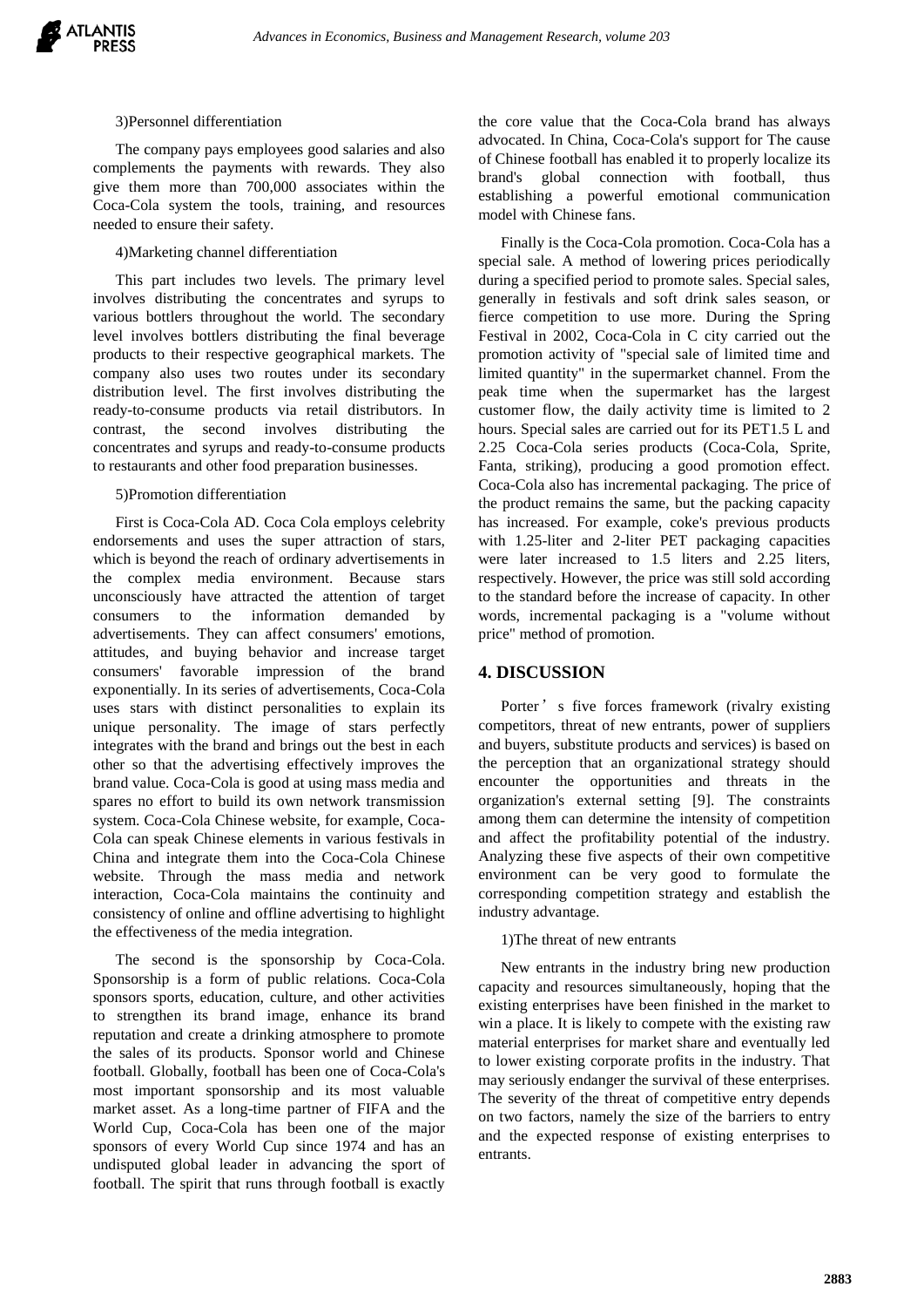Coca-Cola Company processes low customer switching costs and high capital requirements. From operations to marketing, every part requires a large investment, and it will take some time for any brand to build customer loyalty. Some local brands may start on a smaller scale but still need to invest heavily in marketing and hiring qualified staff. The level of customer loyalty in the industry is moderate, and it will take some time for any brand to build customer loyalty.

# 2)Bargaining power of suppliers

Suppliers influence the profitability and product competitiveness of existing enterprises in the industry mainly through their ability to increase input factors and reduce the quality of unit value. The strength of the supplier power mainly depends on what kinds of inputs they provide to the buyer. When the value of the input elements provided by the supplier accounts for a larger proportion of the total cost of the product, the buyer is very important for buyers product production process, or seriously affect the buyer the quality of the product, the potential bargaining power of suppliers against buyers is greatly enhanced.

Coca-Cola has many suppliers, with a large number of suppliers, forward integration difficulties, and low switching costs. Coca-Cola can easily switch from one supplier to another. While there are several suppliers, the size of individual suppliers is small or moderately large. Moreover, forward integration is a distant possibility for most of its suppliers. Even if there are no substitutes for raw materials like sugar, the number of suppliers is still high. Therefore, coke's suppliers have low bargaining power.

## 3)Bargaining power of customers

Buyers affect the profitability of existing enterprises in the industry mainly through their ability to lower prices and demand higher quality products or services.

Individual customers generally buy small volumes and are not concentrated on one specific brand. However, the level of differentiation is low. Switching costs are low for customers, and they do not price sensitive. Backward integration is not a possibility for the customers. Therefore, the bargaining power of customers is not high.

## 4)Threats of substitutes

Two enterprises in different industries may compete because the products they produce are substitutes for each other. Such competition derived from substitutes will affect the competitive strategies of existing enterprises in the industry in various forms.

The main substitutes for Coca-Cola products are the beverages made by Pepsi, fruit juices, and other hot and cold beverages. The number of substitutes for Coca-Cola is high. There are several juices and other kinds of beverages in the market, and the switching costs are low for the customers. In addition, the quality of those is good enough. Therefore, the substitute has strong bargaining power.

# 5)Industry rivalry

There are two major players in the soda industry, Coca-Cola and Pepsi. The rivalry between the two major players is intense. There are a few smaller players, too, but they do not pose a major competitive threat. The two main players are of the same size, and they have similar products and strategies. The level of differentiation between the two brands is also low, and therefore the price competition is intense. And barriers to exit are high. This is because the Coca-Cola Company has a long history in the soft drink industry, with long-term and huge advertising investment, making Coca-Cola a symbol of American culture. Therefore, the industry rivalry is high.

# **5. CONCLUSION**

By clarifying the competitive environment of the industry, Coca-Cola Company complies with the development of the times. It widens the litigation points of consumers. Also, it meets the multidimensional needs of consumers through the combination of various differentiation strategies to make Coca-Cola take a leading position in the competitive soft drink industry.

Differentiation strategy differentiates a company's products, services, and corporate image from its competitors to gain a competitive advantage. This strategy aims to create products and services that are perceived as unique by the industry and customers. Differentiation strategy has many methods, such as product differentiation, service differentiation, and image differentiation. Coca-Cola uses the product differentiation strategy to enable the company to obtain profits higher than the average level of the same industry.

The soft drink industry has a long history and is gradually diversified. In the future, it will attract more players, and the competition will be more intense. The results show that when the homogeneity of products in the industry is high, the advantages of differentiation strategy can be better reflected. Soft drink enterprises should actively use differentiated marketing strategies to improve their core competitiveness and brand identification, cultivate consumer loyalty and value identity, and realize the sustainable and healthy development of soft drink enterprises.

# **REFERENCES**

[1] Edwards J. Mastering Strategic Management: 1st Canadian Edition[J]. 2018.